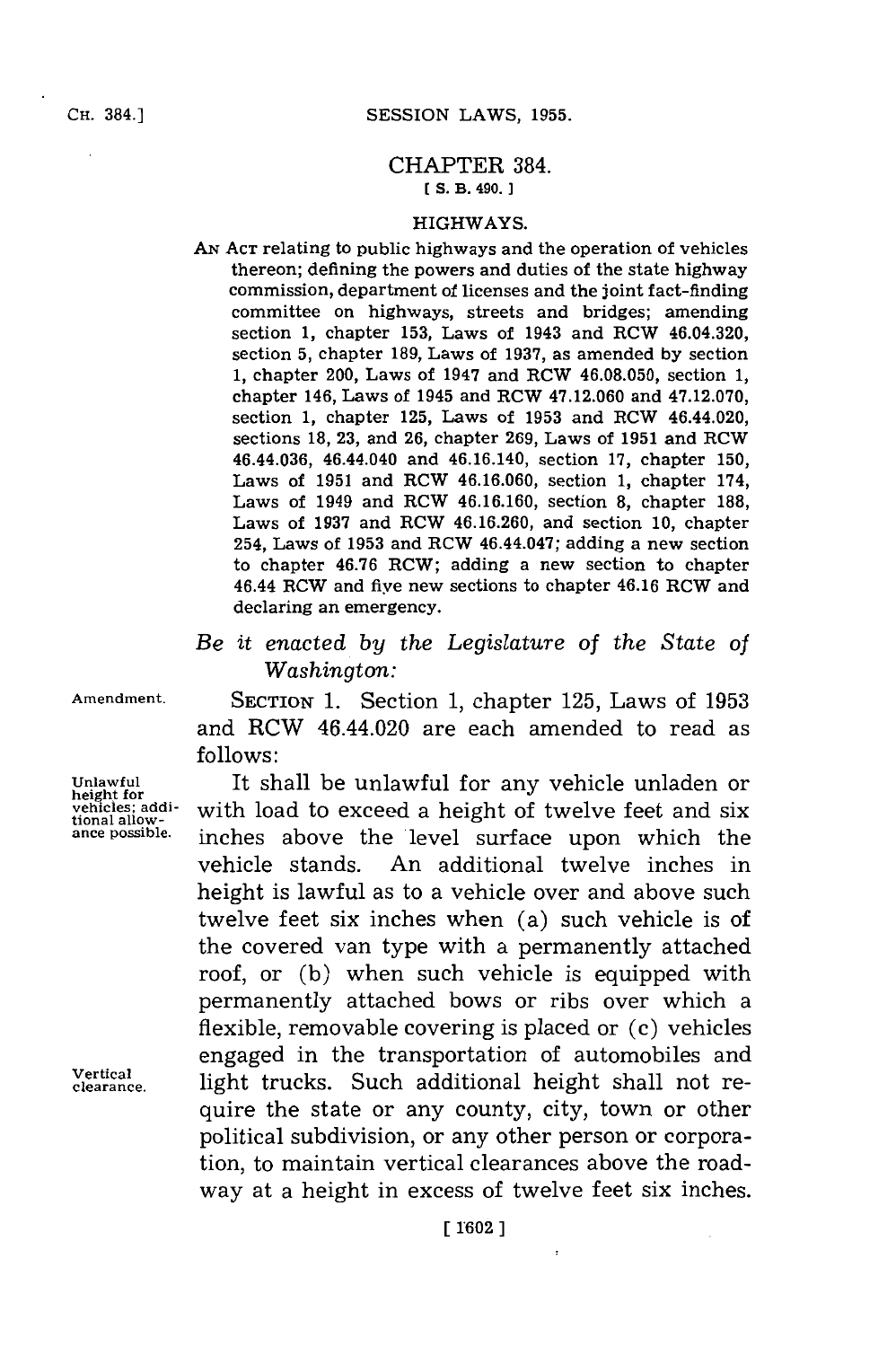This section shall not apply to authorized emergency No application. vehicles or repair equipment of a public utility engaged in reasonably necessary operation. The provisions of this section shall not relieve the owner or operator of a vehicle or combination of vehicles from the exercise of due care in determining that sufficient vertical clearance is provided upon the public high- **vertical clear ance; exemp-**<br>ways where such vehicle or combination of vehicles **tion** from is being operated; and no liability shall attach to the state or to any county, city, town or other political subdivision **by** reason of any damage or injury to persons or property **by** reason of the existence of any structure over or across any public highway where the vertical clearance above the roadway is twelve feet six inches or more; or, where such vertical clearance is less than twelve feet six inches, **Impaired** if impaired clearance signs of a design approved **by clearance** the Washington state highway commission are erected and maintained on the right side of any such public highway: In cities and towns at a distance of not less than two hundred feet and not more than three hundred feet; and in rural areas at a distance of not less than three hundred fifty feet and not more than five hundred feet, from each side of such structure. **If** any structure over or across any public highway is not owned **by** the state or **by** a county, city, town or other political subdivision, it shall be the duty of the owner thereof when billed therefor to reimburse the Washington state high- Reimburse for way commission or the county, city, town or other **tion** and political subdivision having jurisdiction over such highway for the actual cost of erecting and maintaining such impaired clearance signs, but no liability shall attach to such owner **by** reason of any damage or injury to persons or property caused **by** impaired vertical clearance above the roadway.

**[CH.** 384.

**maintenance.**

**SEC.** 2. Section **23,** chapter **269,** Laws of **1951** and **Amendment.** RCW 46.44.036 are each amended to read as follows: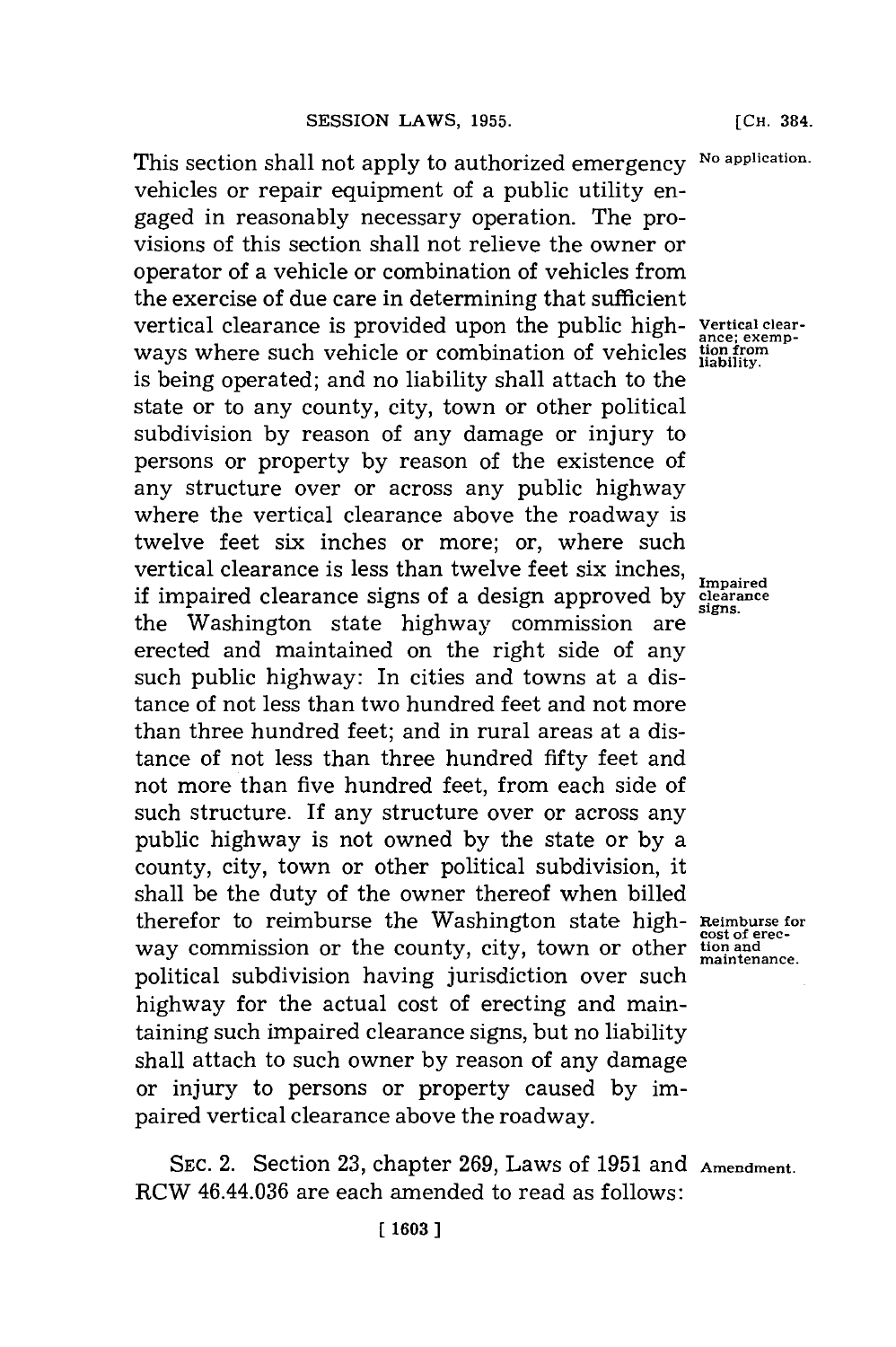**of more than**

**CH.** 384.] **SESSION** LAWS, **1955.**

**comberation** Except as provided in section **3** of this act, it is of more than<br>two vehicles unlawful for any person to operate upon the public<br>unlawful; highways of this state any combination of vehicles **exception.** highways of this state any combination of vehicles consisting of more than two vehicles. For the purposes of this section a truck tractor-semitrailer and/or pole trailer combination will be considered as two vehicles but the addition of another axle to the tractor of a truck tractor-semitrailer and/or pole trailer combination in such a way that it supports a proportional share of the load of the semitrailer and/or pole trailer shall not be deemed a separate vehicle but for all purposes shall be considered a part of the truck tractor. For the purposes of this section a converter gear used in converting a semitrailer to a full trailer shall not be deemed a separate vehicle but for all purposes shall be considered a part of the trailer.

**New section. SEC. 3.** There is a new section added to chapter 46.44 RCW to read as follows:

**Operation of It shall be lawful to operate a truck tractor, semi-**<br> **truck tractor**, **trailer** and a trailer in combination subject to such<br> **discriber in** trailer and a trailer in combination subject to such rules and regulations as the state highway commission may adopt governing the operation of such a combination, and for the purpose of this section a converter gear used to convert a semitrailer into a trailer shall not be deemed a separate vehicle but shall be considered to be a part of the trailer.

Such a combination when fully licensed to the maximum gross weight permitted under RCW 46- .44.040, RCW 46.44.042 and RCW 46.44.044, may  $S_{\text{percial}}$  be entitled to a special permit authorizing the combination to carry not more than four thousand pounds of gross weight in excess of that allowed in RCW 46- **Fees.** .44.044 upon the payment of the fees set forth in RCW 46.44.095 and on such highways and subject to such terms and conditions as the state highway commission shall prescribe pursuant to the provisions of RCW 46.44.095: Provided, That any state highway patrol officer who shall find any person operating a

**combination**<br> **combination**<br> **lawful.**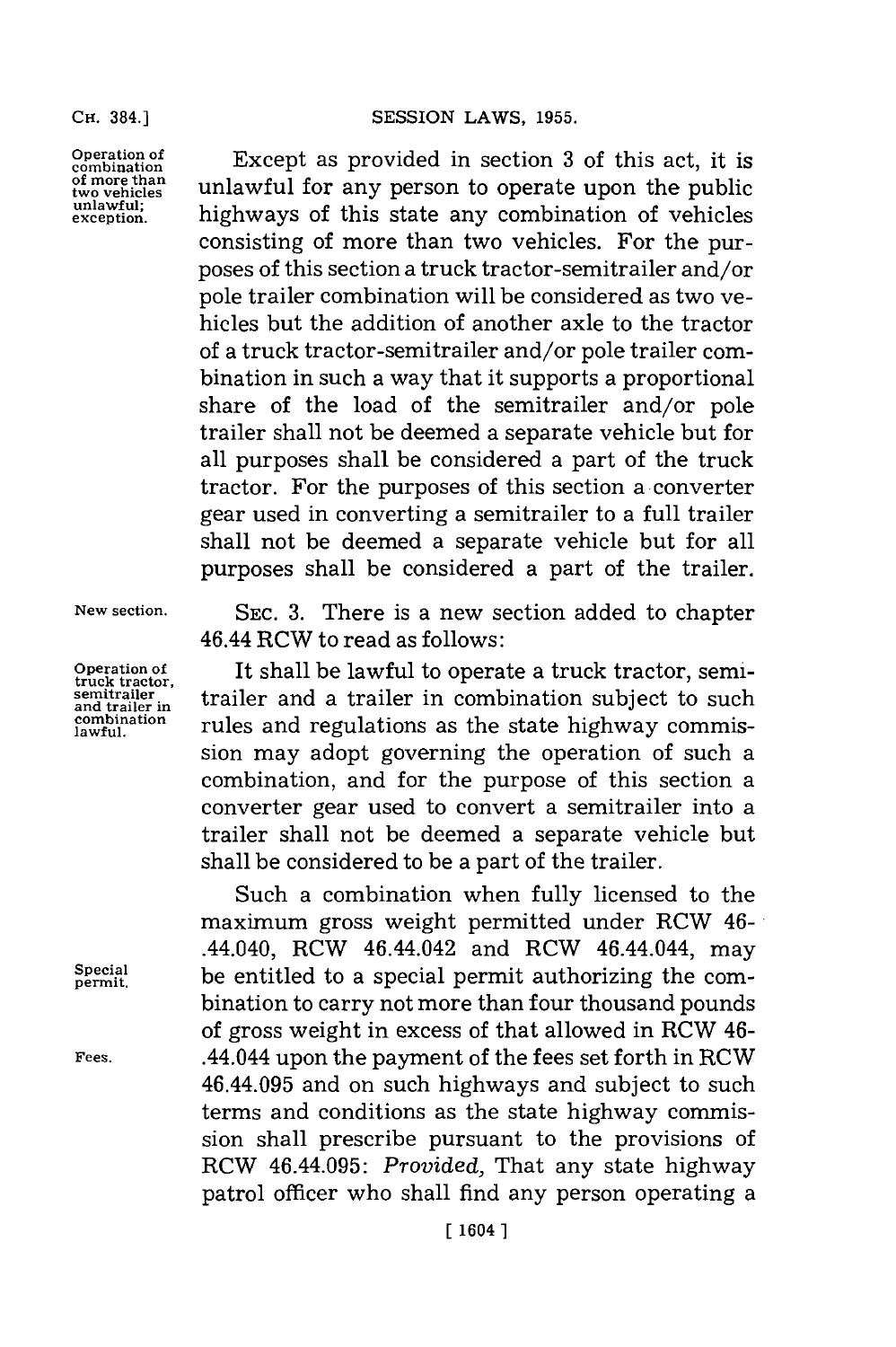vehicle in violation of the conditions of a special permit issued under this section may confiscate such **Confiscation** permit and forward it to the state highway commission which may return it to the permittee or revoke, cancel, or suspend it.

**SEC.** 4. Section **26,** chapter **269,** Laws of **1951** and **Amendment.** RCW 46.44.040 are each amended as follows:

**(1)** It is unlawful to operate any vehicle upon the **Operation un**public highways with a gross weight including load upon any one axle thereof in excess of eighteen thousand pounds.

It is unlawful to operate any one axle semitrailer upon the public highways with a gross weight including load upon such one axle in excess of eighteen thousand pounds.

It is unlawful to operate any truck or truck tractor upon the public highways of this state supported upon two axles with a gross weight including load in excess of twenty-eight thousand pounds.

It is unlawful to operate any semitrailer or pole trailer upon the public highways supported upon two axles with a gross weight including load in excess of thirty-two thousand pounds. It is unlawful to operate any two axle trailer upon the public highways with a gross weight, including load, in excess of thirty-six thousand pounds.

It is unlawful to operate any vehicle upon the public highways supported upon three axles or more with a gross weight including load in excess of thirty-six thousand pounds.

(2) The maximum axle and gross weights speci- **Braking re**fied in subsection (1) above are subject to the braking requirements set up for the service brakes upon any motor vehicle or combination of vehicles as provided **by** law.

(3) It is unlawful to operate any vehicle upon **operation** unthe public highways equipped with two axles spaced  $\frac{lawful; space}{ing of a xles.}$ less than seven feet apart, unless the two axles are so

**axle or**

**[CH.** 384.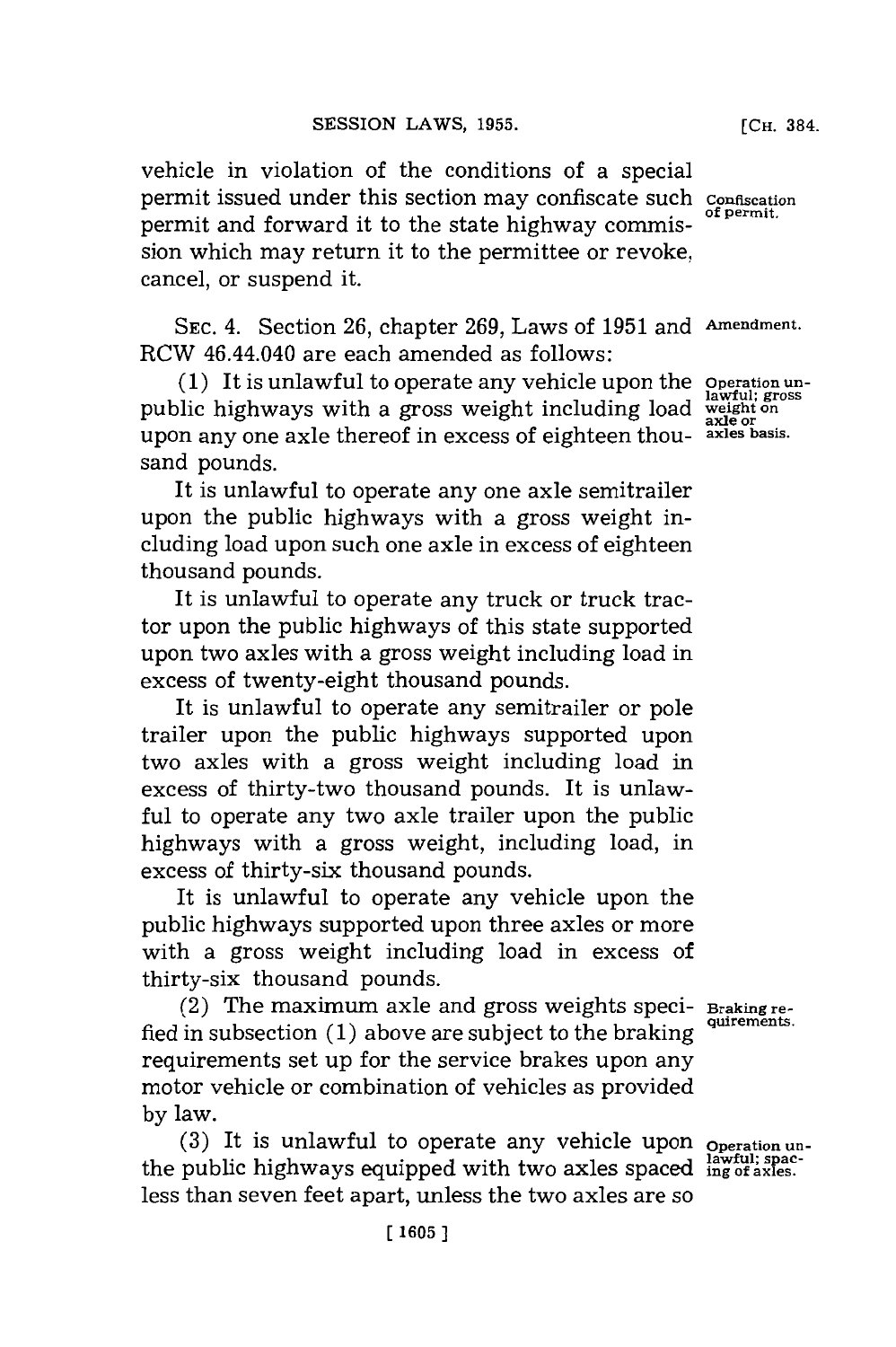constructed and mounted in such a manner to provide oscillation between the two axles and that either one of the two axles will not at any one time carry more than the maximum gross weight allowed for one axle or two axles specified in subsection **(1)** above.

**Amendment. SEC. 5.** Section **5,** chapter **189,** Laws of **1937,** as

amended **by** section **1,** chapter 200, Laws of 1947, and RCW **46.08.050** are each amended to read as follows: **No application.** (RCW **46.08.050)** The provisions of this title relating to the operation of vehicles upon the public highways of this state shall not apply:

Authorized **(1) To any authorized emergency vehicle prop-** emergency **or the constant of the constant of the constant of the vehicle**  $\mathbf{r}$  **and**  $\mathbf{r}$  **actually revehicle.** erly equipped as required **by** law and actually responding to an emergency call or in immediate pursuit of an actual or suspected violator of the law, within the purpose for which such emergency vehicle has been authorized, but this shall not relieve the operator of an authorized emergency vehicle of the duty to operate with due regard for the safety of all persons using the public highway, nor shall it protect the operator of any such emergency vehicle from the consequences of a reckless disregard for the safety of others: *Provided,* That the provisions of this section shall in no event extend any special privilege or immunity to operate an authorized emergency vehicle for any purpose other than that for which it has been authorized.

**Highway con-** (2) To any person, teams, vehicles, or other struction or<br>maintenance **business in a proport while actually engaged in authorized work<br>workers.** upon the surface of a public highway insofar as suspension of the provisions of this title is reasonably necessary for the carrying on of such work, **if** reasonable precautions are taken to apprise and protect the users of such public highway, but this exception shall not apply to such persons, teams, vehicles, and other equipment when traveling to and from such work.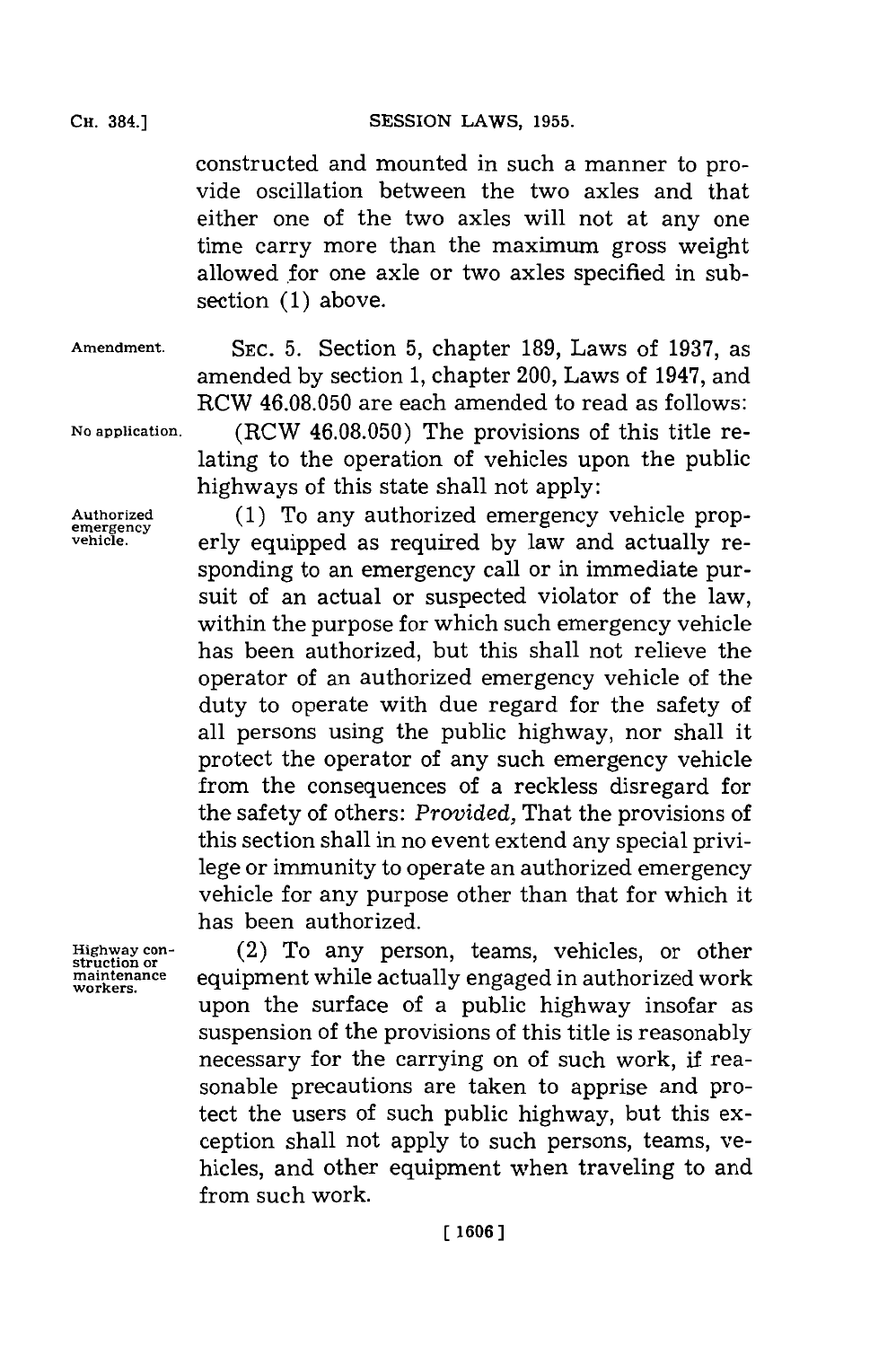(3) To any persons or vehicles, insofar as they specific exemptions. may be specifically exempted from any provision or provisions of this title.

**SEC. 6.** There are added to chapter 46.16 RCW, **New section.** two new sections as set forth in sections **7** and **9** of this act.

**SEC. 7.** In addition to fees for licensing of vehicles, provided in RCW **46.16.072,** there shall be paid and collected annually for each converter gear **Converter** used to convert semitrailers into trailers, when **rates.** licensed separately and not in combination with a semitrailer, as provided in section **9** of this act, a fee based on the maximum gross weight thereof as **follows:**

**10,000** pounds or more and less than 12,000 **\$180.00** 12,000 pounds or more and less than 14,000 **\$235.00** 14,000 pounds or more and less than **16,000 \$275.00 16,000** pounds or more and less than **18,000 \$320.00**

SEC. 8. When in the opinion of the governing au- **Cooperative** agreements. thorities representing the state department of highways and any agency, instrumentality, municipal corporation or political subdivision of the state of Washington, any highway, road or street will be benefited or improved **by** constructing, reconstructing, locating, relocating, laying out, repairing, surveying, altering, improving or maintaining **by** either the said highway department or any agency, instrumentality, municipal corporation or political subdivision of the state, and it is in the public interest to do so, the authorities may enter into cooperative agreements wherein either agrees to perform the work and furnish the materials necessary and pay the cost thereof, including necessary engineering assistance, which costs and expenses shall be reimbursed **by** the party whose responsibility it was to do or perform such work or improvemcnt in the first instance. Said work may be done **by** either day labor or contract, and the cooperative agreement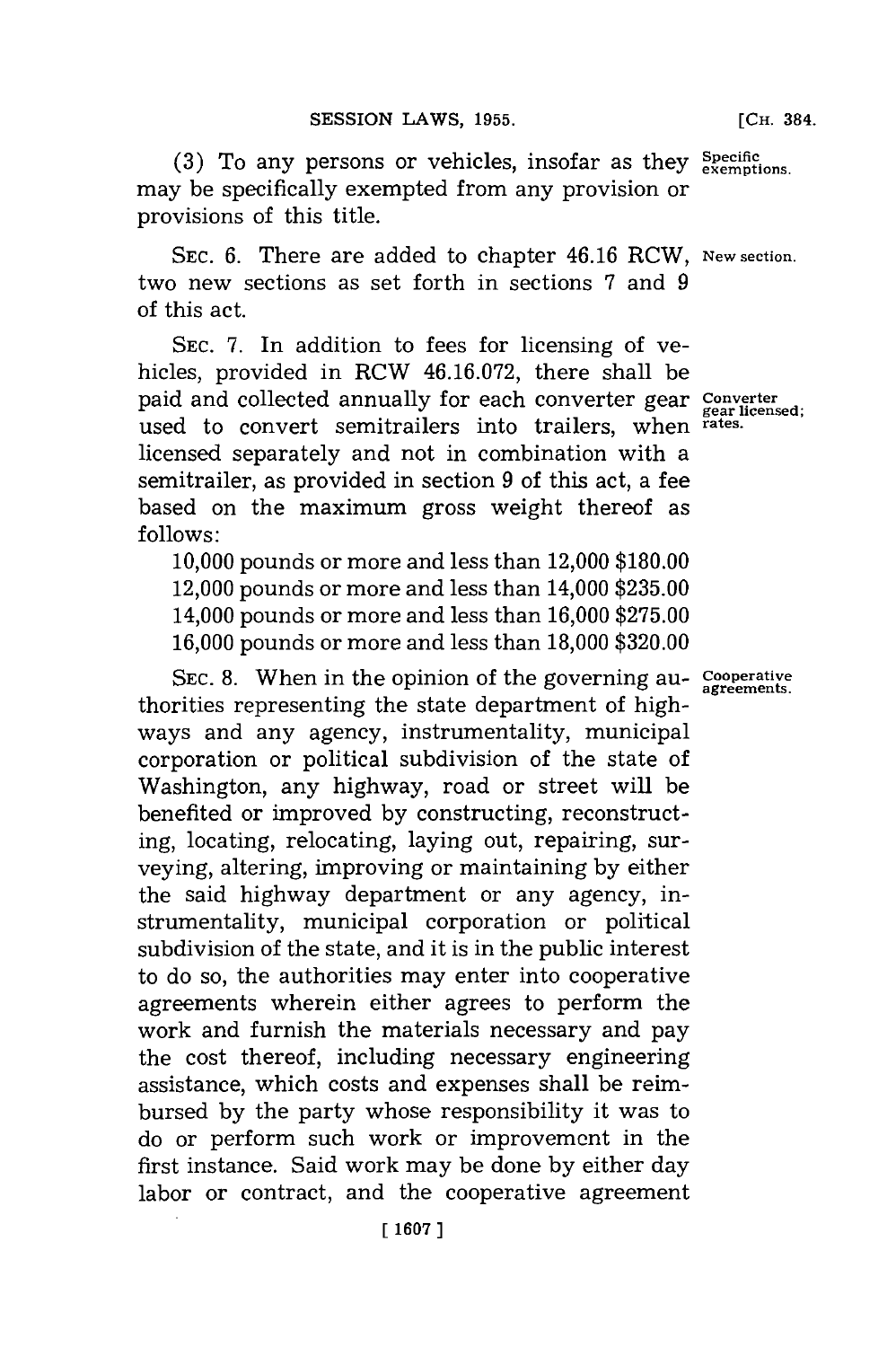between the parties shall provide for the method of reimbursement. In the case of some special benefit or improvement to a state highway derived from the construction of any public works project, the department of highways may contribute to the cost thereof **by** making direct payment to the particular state department, agency, instrumentality, municipal corporation or political subdivision on the basis of benefits received, but such payment shall be made only after a cooperative agreement has been entered into **for** a specified amount or on an actual cost basis prior to the commencement of said particular public works project.

**Converter SEC. 9. A** converter gear used to convert a semitrailer into a trailer, may, at the option of the owner, be licensed as a separate vehicle or the converter gear and a semitrailer may be licensed as a combination, in which event the combination of the two will be considered as a trailer for the purposes of this act.

**Amendment. SEC. 10.** Section **1,** chapter **153,** Laws of 1943 and RCW 46.04.320 are each amended to read as follows:

**"Motor ye-** "Motor vehicle" shall mean every vehicle, except a motorcycle, which is in itself a self-propelled unit. and which is primarily designed and intended for the transportation of persons or property upon the public highways.

**Amendment. SEC. 11.** Section **17,** chapter **150,** Laws of **1951** and RCW **46.16.060** are each amended to read as follows:

Except as otherwise specifically provided by law for the licensing of vehicles, there shall be paid and collected annually for each calendar year or fractional part thereof and upon each vehicle a license fee in the sum of five dollars: *Provided, however,* **House moving** That the fee for licensing each house moving dollie which is used exclusively for moving buildings or homes on the highway under special permit as provided for in chapter 46.44, shall be twenty-five dollars.

Vehicle<br>license fee.

**dollie**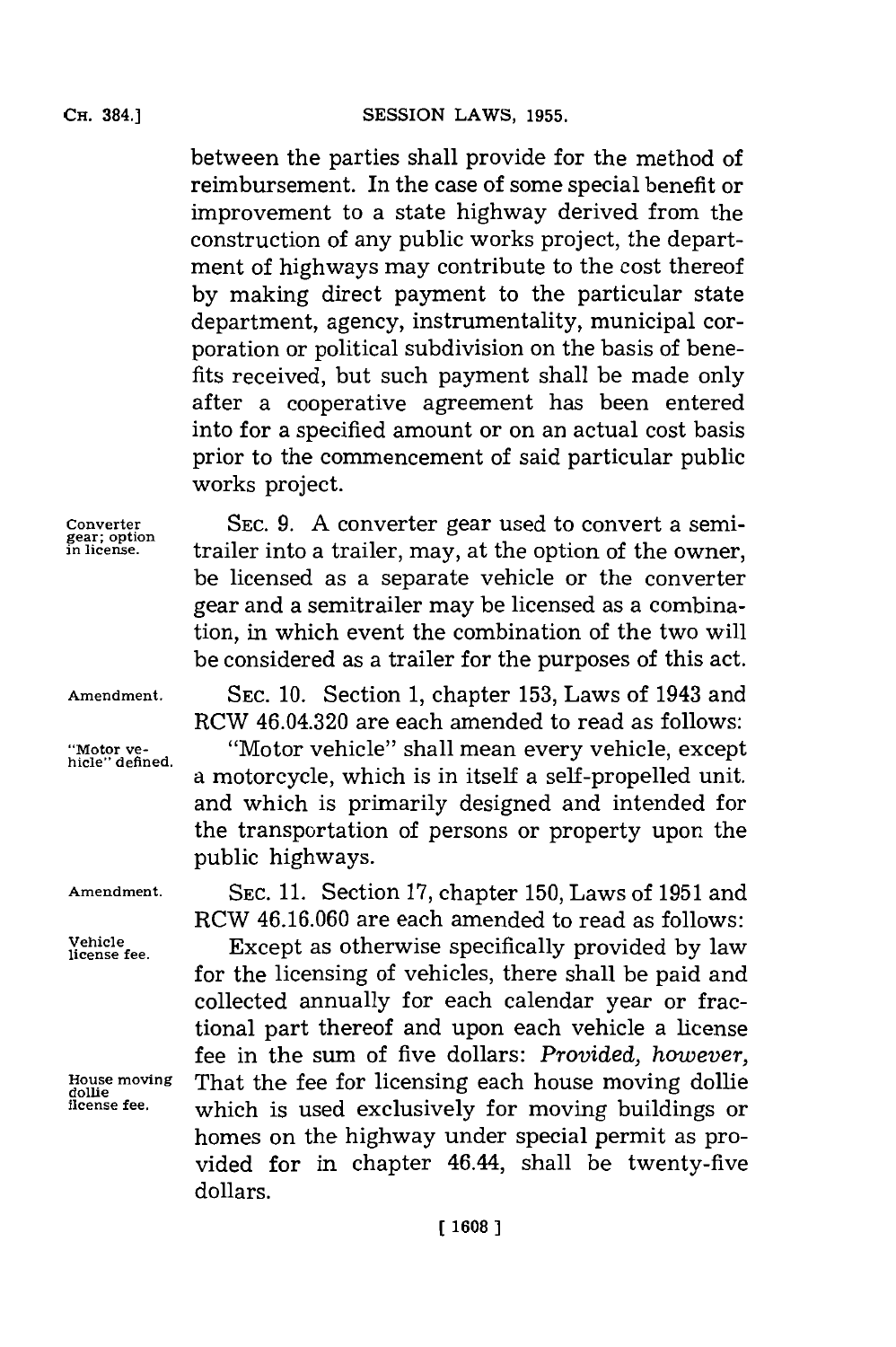**SEC.** 12. Section **1,** chapter 146, Laws of 1945 **Division and amendment.** (heretofore codified as RCW 47.12.060 and 47.12- **.070)** is divided and amended as set forth in sections **13** and 14 of this act.

**SEC. 13.** (RCW 47.12.060) When a state highway **Authority to** is relocated and the old route is abandoned, and the new route crosses land owned **by** a person who owns **highway. commission.** land abutting on the old route, the Washington state highway commission may agree with the owner to convey to him title to the old route or a part thereof as all or part consideration for his land to be taken for the new route.

Whenever the state has abandoned any highway rights of way, pit sites, stock pile sites or owns land not needed for highway purposes, the Washington state highway commission may sell same to abutting owners for the fair market value or exchange with any person as a consideration or part consideration for lands or property rights needed **by** the state, or may sell same **by** public auction whenever it is deemed in the public interest to do so.

The Washington state highway commission shall **Conveyance** certify the agreement to the governor with a description of the property to be conveyed, and the governor may execute and the secretary of state shall attest the deed and deliver it to the grantee.

**SEC.** 14. (RCW **47.12.070)** If the Washington state highway commission deems that any land is no longer required for state highway purposes and that it is in the public interest, said highway commission **Sale of land to** may negotiate for the sale of the land to a city or county of the state. The state highway commission shall certify the agreement for the sale to the gover- conveyance<br>it is a description of the land and the tames of Procedure. nor, with a description of the land and the terms of the sale, and the governor may execute and the secretary of state shall attest the deed and deliver it to the grantee.

**[CH.** 384.

raturer<br>
convey prop-<br>
erty—Wash-<br>
ington state<br>
highway<br>
commission.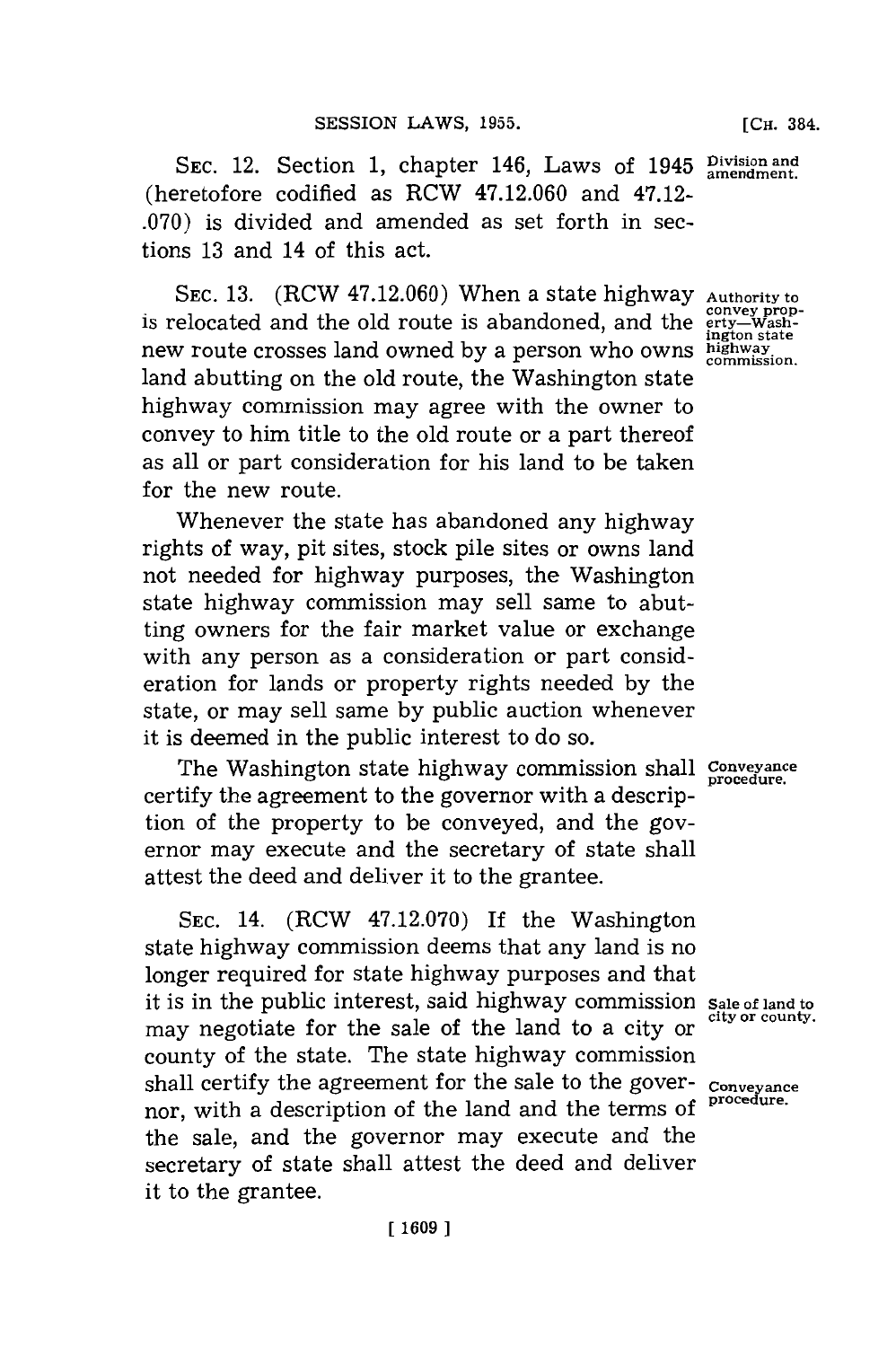**transporter to**

Permit, lease **If the state highway commission deems it in the** or license to **city or county.** public interest, said commission may on application therefor issue a permit, lease or license to any city or county of the state, for the use of any state highway land, upon such terms and conditions as the state Time highway commission may prescribe, but not longer than four years.

Deposit of **Any moneys received pursuant to the provisions** of this section shall be deposited in the motor vehicle fund.

**New section. SEC. 15.** There is added to chapter **46.76** RCW a new section to read as follows:

Notwithstanding any other provision in this chap-**Motor vehicle** ter, the holder of a valid license as a motor vehicle purchase gross transporter shall purchase gross weight fees in accordance with section **46.16.070** RCW and/or section **46.16.072** RCW.

**Amendment. SEC. 16.** Section **18,** chapter **269,** Laws of **1951** and RCW 46.16.140 are each amended to read as **follows:**

(RCW 46.16.140) Any person who operates, or **License viola-** causes, permits, or suffers to be operated upon a **tion-misde-** meanor. public highway of this state any auto stage, motor truck, trailer, pole trailer, or semitrailer, with passengers, or with a maximum gross weight, in excess of that for which the vehicle is licensed shall be guilty of a misdemeanor.

Any person who operates or causes to be operated upon a public highway of this state any motor truck, trailer, pole trailer, or semitrailer with a maximum gross weight in excess of the maximum gross weight for which the vehicle is licensed shall be deemed **New maxi-** to have set a new maximum gross weight and shall, **mum gross** weight set—<br>
new license<br> **new license of the multiple of the contract of the contract of the contract of the contract of the contract of the contract of the contract of the contract of the contract of the contract of the** required to purchase a new license covering the new maximum gross weight and any such person who fails to secure such new license shall be guilty of a misdemeanor: *Provided,* That this section shall not apply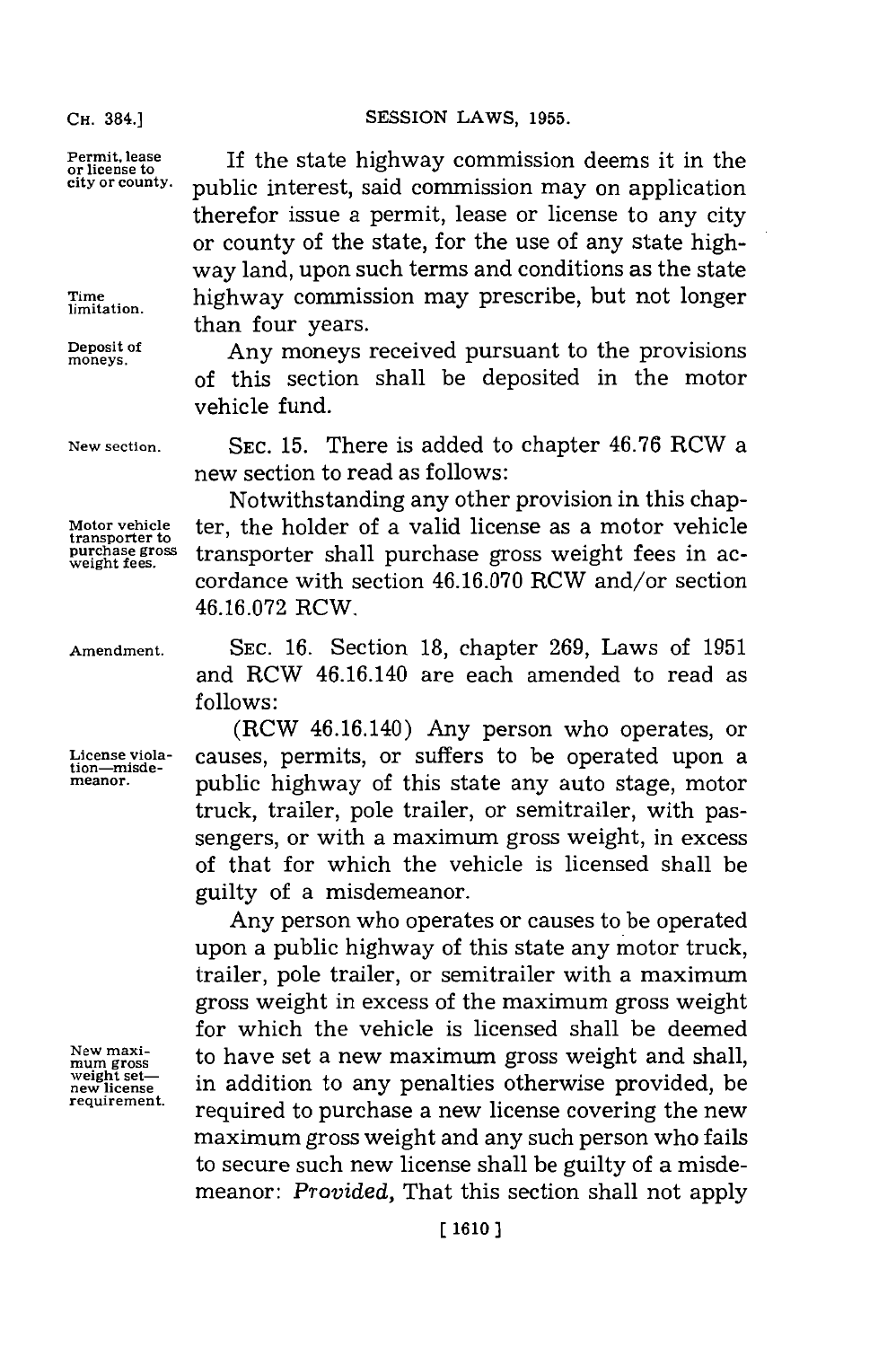to for hire vehicles or auto stages operating princi- No application. pally within cities and towns: *Provided further,* That upon surrender of the license originally purchased the director shall allow proper credit for the gross **credit.** weight fee originally paid: *Provided further,* That no such person may be permitted or required to purchase the new license upon a gross weight which would exceed the maximum gross weight allowed **by** law.

**SEC. 17.** Section **1,** chapter 174, Laws of 1949 and **Amendment.** RCW **46.16.160** are each amended to read as follows:

(RCW **46.16.160)** Any commercial vehicle bearing valid license plates and registration certificate of another state or territory and not registered in this Reciprocal relations with state and which under reciprocal relations with that **another state;** state would be required to obtain a motor vehicle **issued permit.** license in this state may, in lieu of a certificate of ownership and license registration, be issued a permit. Such permit shall be issued in such form and under such conditions as the director shall prescribe. Application for the permit shall be made to the **Procedure to obtain permit.** director on forms provided **by** him. On receiving such application, together with fees as provided herein, the director shall issue a permit authorizing one continuous trip to and from a point without the state to a point within the state, for a fee equal to one-twelfth of the annual capacity fee ordinarily **Fees.** charged under the laws of this state **for** a vehicle of the type and weight of the vehicle to be licensed, or in the event that the vehicle will be used in intrastate operations, for any continuous period, there shall be charged and collected a fee equal to the full annual capacity fee ordinarily charged under the laws of this state **for** a vehicle of the weight and type of the vehicle to be licensed. Such capacity fees shall be in **Capacity fee** addition to the basic registration fee as provided for **basic regula- tion fee.** in RCW **46.16.060:** *Provided,* That these fees shall not be subject to quarterly reduction as provided in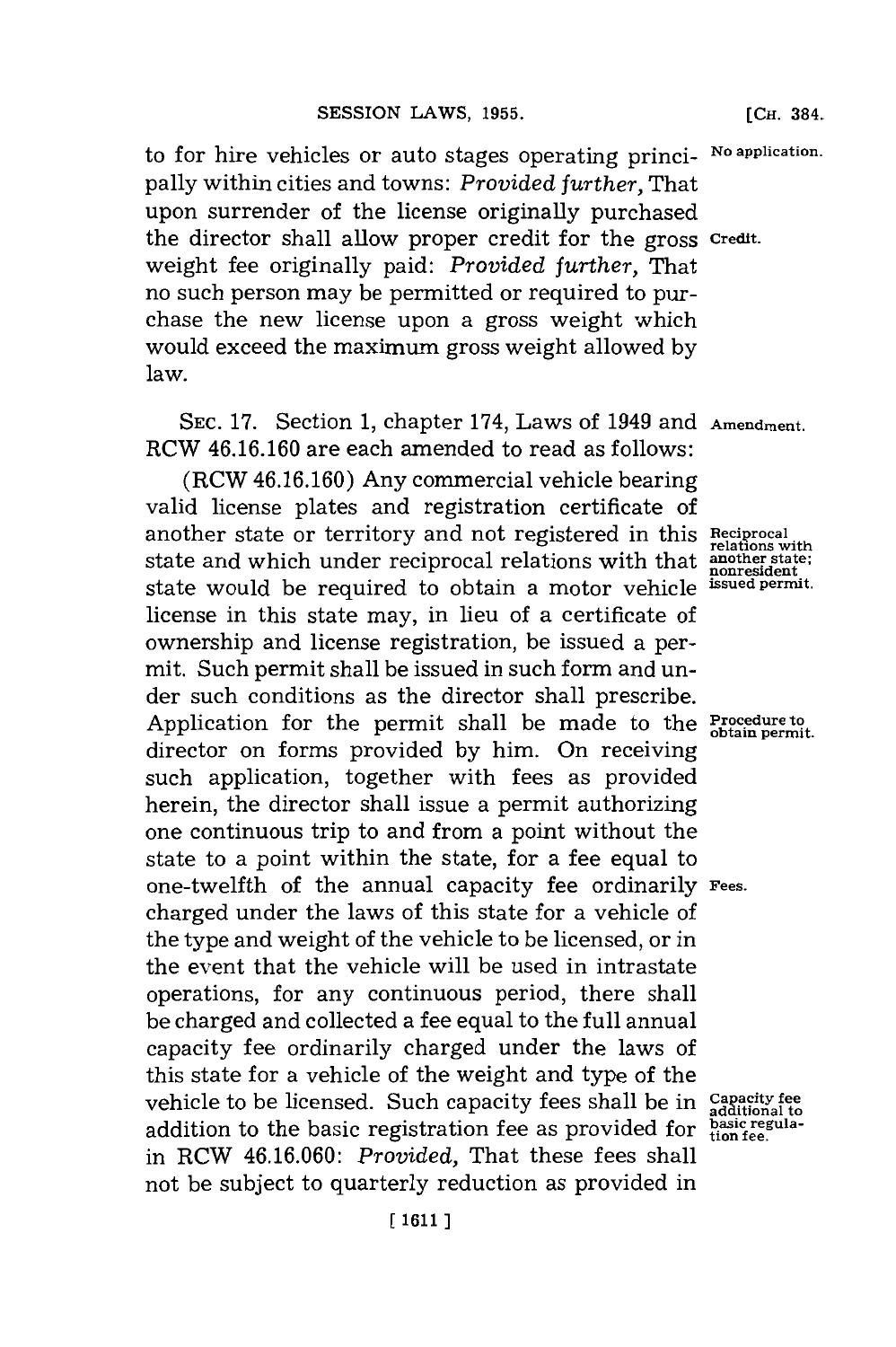**played or in**

RCW **46.16.130.** Such vehicles will be subject to all of the laws, rules and regulations affecting the operation of like motor vehicles in this state. The permit **Permit dis-** shall be displayed at all times in a prominent place on **possession,** the vehicle, or if vehicle is a trailer, then the permit shall be at all times in vehicle operator's possession. **Depositing All** fees collected under the provisions of this chap- **of fees.** ter shall be forwarded **by** the director with a proper identifying detailed report to the state treasurer who shall deposit such fees to the credit of the motor vehicle fund: *Provided,* The imposition of the ca- Basis of **paid** equality fees set forth in this section shall be considered reciprocal and shall apply only to vehicles licensed in other states, which states charge their full fees or approximately full fees, or charge upon a basis similar to the one set up in this section, for vehicles licensed in this state and operating in such other states, and in the event reciprocity is accorded **by** other states, the capacity fee charged for vehicles licensed in such other state or states, shall be on the same basis as charged **by** such other respective state.

**Amendment. SEC. 18.** Section **8,** chapter **188,** Laws of **1937** and RCW **46.16.260** are each amended to read as follows:

**Certificate of (RCW 46.16.260)** A certificate of license registra-<br>license regis-<br>traition; en-<br>tion to be volid must have ondersed thereon the sigtration; en-<br>dorsement ion to be valid must have endorsed thereon the sig-<br>and display. <br>nature of the registered owner (if a firm or corporation, the signature of one of its officers or other duly authorized agent), and must be enclosed in a suitable container and attached to the vehicle for which it is issued, at all times in the manner prescribed **by** the director. When the nature of the vehicle will not permit display in the place prescribed **by** the director, then such container with certificate therein shall be securely affixed at some conspicuous position upon the vehicle where it can be easily found, read, and inspected at all times **by** a person on the outside of the vehicle. The container shall have a cover of transparent material through which the certificate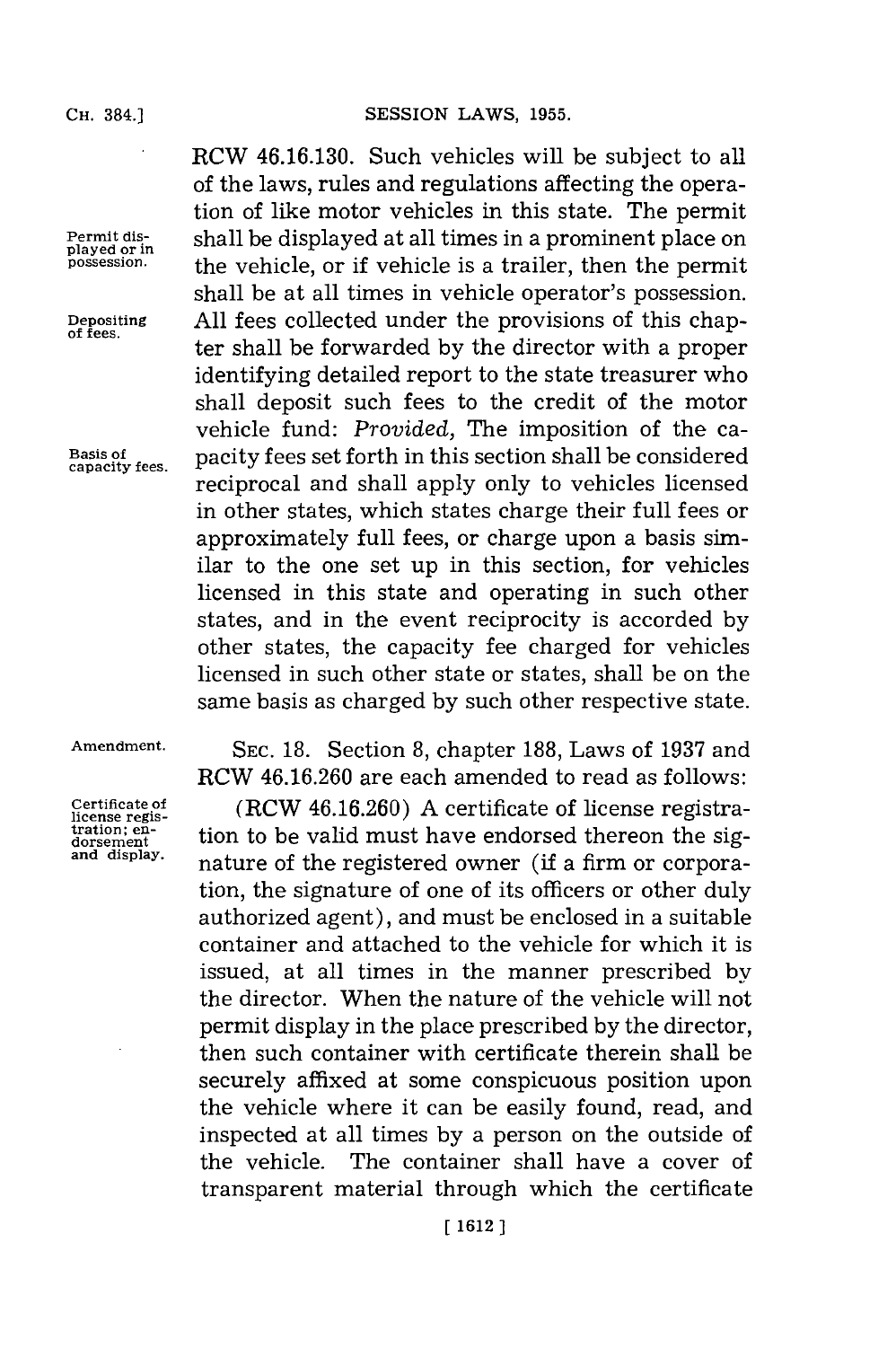may be inspected as to the information shown thereon, including the signature of the registered owner, and it shall be unlawful for any person to operate or have in his possession a vehicle without carrying thereon such certificate of license registration as herein provided. Any person in charge of such **Inspection.** vehicle shall, upon demand of any of the local authorities or of any peace officer or of any representative of the department, permit an inspection of such certificate of license registration.

**SEC. 19.** Section **10,** chapter 254, Laws of **1953** and **Amendment.** RCW 46.44.047 are each amended to read as follows:

(RCW 46.44.047) In addition to the limitations of RCW 46.44.040, 46.44.042 and 46.44.044, a three-axle truck tractor and a two-axle pole trailer combination engaged in the operation of hauling logs, shall have an allowable variation in wheelbase length of six feet **Allow'abe** for the distance between the first and last axle of the **wheelbase length-spe-**vehicle in combination which has a wheelbase overall **cial permits.** length of thirty-seven feet or more and upon special permit the gross weight of two axles spaced less than seven feet apart may exceed **by** not more than sixteen hundred pounds the maximum gross axle weight specified for two axles spaced less than seven feet apart, being thirty-two thousand pounds as provided in RCW 46.44.040, and the maximum gross weight of the combination of vehicles may exceed **by** not more than six thousand eight hundred pounds the maximum legal gross weight of the combination of vehicles, when fully licensed as permitted **by** law, being sixty-eight thousand pounds.

Such additional allowances shall be permitted **by** a special permit to be issued **by** the director of highways under such rules, regulations, terms and conditions prescribed **by** the state highway commission. The fee for such special permit shall be **Fee for spe-**<br>  $\frac{1}{2}$  cial permit. fifty dollars for a twelve-month period beginning and ending on April 1st of each calendar year. Permits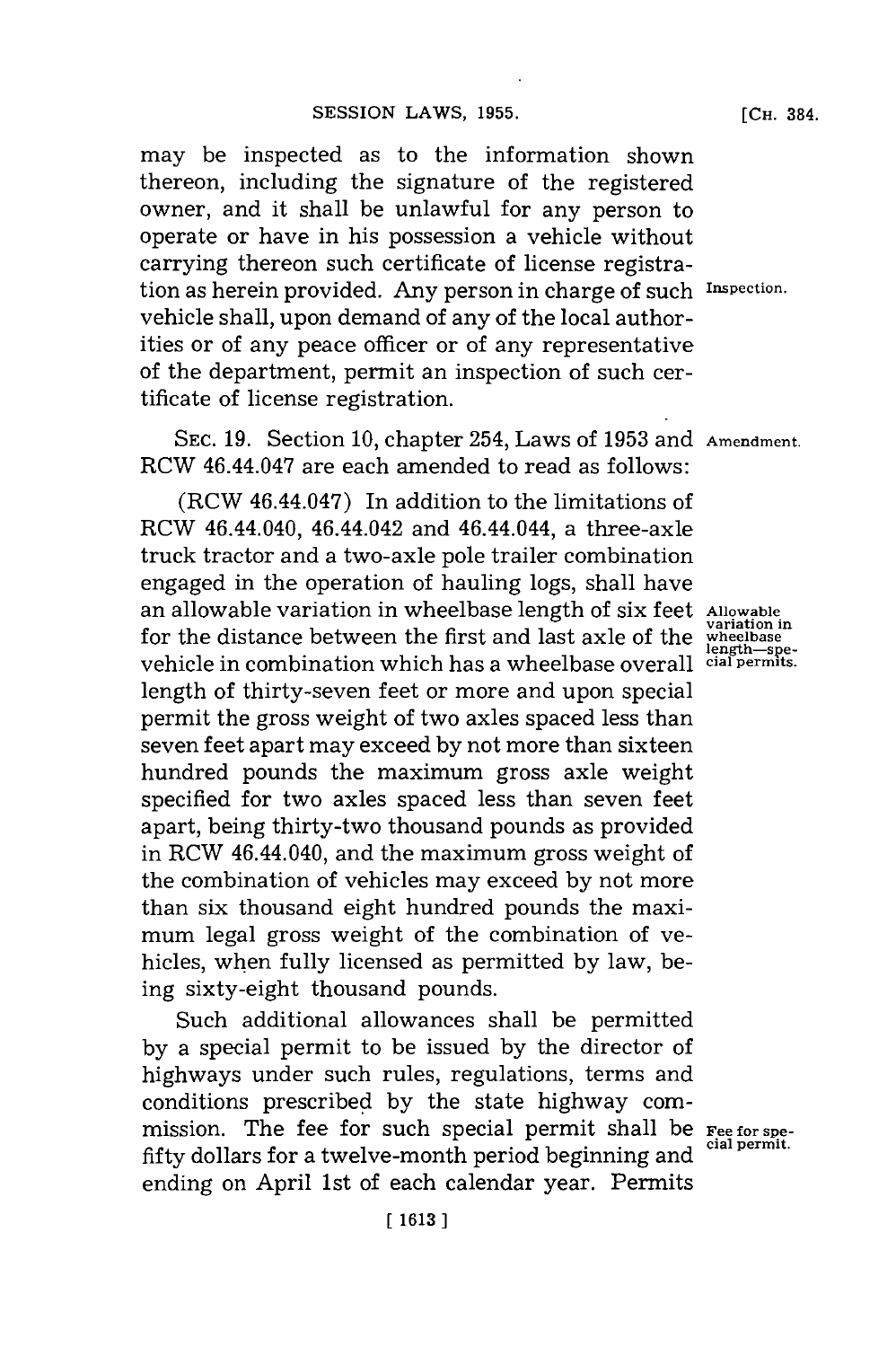**Renewal of**<br>cancelled<br>permit.

**Special permit**

**chief.**

**of fees.**

SESSION LAWS, 1955.

may be issued at any time but if issued after July 1st of any year the fee shall be thirty-seven dollars and fifty cents. If issued on or after September 1st the fee shall be twenty-five dollars and if issued on or after December 1st the fee shall be twelve dollars and Special per-<br>mit carried. fifty cents. A copy of such special permit covering the vehicle involved shall be carried in the cab of the vehicle at all times. Upon the third conviction for Special per-<br>mit cancelled, violation of the terms and conditions of the special permit, the special permit shall be canceled. The vehicle covered **by** such canceled special permit shall not be eligible for a new special permit until thirty days after the cancellation of the special permit issued to said vehicle. The fee for such renewal shall be at the same rate as set forth in this section which covers the original issuance of such special Special permit permit. Each special permit shall be assigned to a not trans-<br>retable. The created unclear the function of the transformable. For **ferable.** specific vehicle and shall not be transferable. For the purpose of determining gross weight the actual scale weight taken **by** the officer shall be prima facie evidence of such total gross weight. In the event the gross weight is in excess of the weight permitted **by** law the officer may, within his discretion, permit the operator to proceed with his vehicles in combination.

**Regulations by** The chief of the state patrol, with the advice of the state highway commission, may make reasonable rules and regulations to aid in the enforcement of the provisions of this section.

> All fees collected under this section shall be deposited with the state treasurer and credited to the motor vehicle fund.

Committee SEC. 21. The joint fact-finding committee on high-<br>continued. ways, streets and bridges created by chapter 111, Laws of 1947, and continued in chapter **213,** Laws of 1949, and **by** section 44, chapter **269,** Laws of **1951,** and **by** section 4, chapter 254, Laws of **1953,** is hereby continued for another biennium. It shall consist of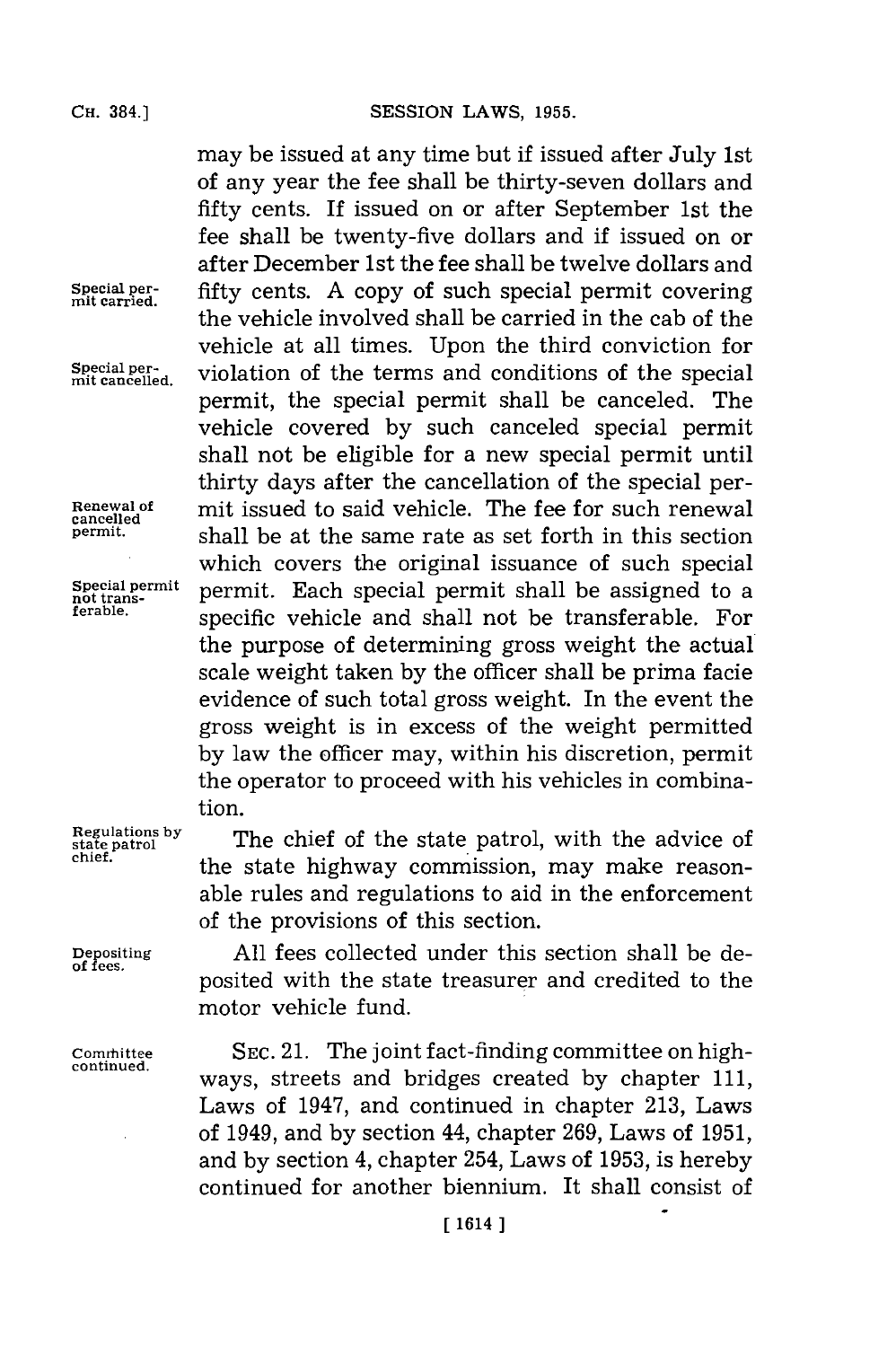six senators to be appointed by the president of the Joint fact-<br>constant of the house of represents mittee: senate and six members of the house of representa-  $\frac{\text{mittee}}{\text{membership}}$ ; tives to be appointed by the speaker thereof. Three of the senate members and three of the house members shall be appointed from state highway districts west of the Cascade mountains, and three of the senate members and three of the house members shall be appointed from state highway districts east of the Cascade mountains. The list of appointees shall be submitted before the close of the **1955** session for confirmation of the senate members, **by** the senate, and the house members, **by** the house. Vacancies occurring shall be filled **by** the appointing authority.

**SEC.** 22. The members of the committee shall be **Reimburse**entitled to reimbursement of their expenses as set **committee members.** forth in section **5,** chapter **111,** Laws of 1947, except that any travel expenses shall be reimbursed at the rate of eight cents per mile.

**SEC. 23.** The committee is authorized and directed to continue its studies and for that purpose shall have all the powers and duties set forth in chapter 111, Laws of 1947, and in addition thereto is committee powers and authorized and directed to ascertain, study, analyze, duties. report on and make recommendations as to:

(a) Complete the highway research council's study of motor vehicle taxation including the assignment of the total highway costs among property owners, general taxpayers and highway users **by** June **1, 1956;**

**(b)** Complete the study of a comprehensive renumbering plan for the state highway system.

(c) Report on an orderly development of state highways **by** classification and necessity with recommendations of additions and deletions to accomplish a modern integrated state highway system.

**(d)** The procedures of licensing of all motor vehicles.

(e) Recodifying the highway laws.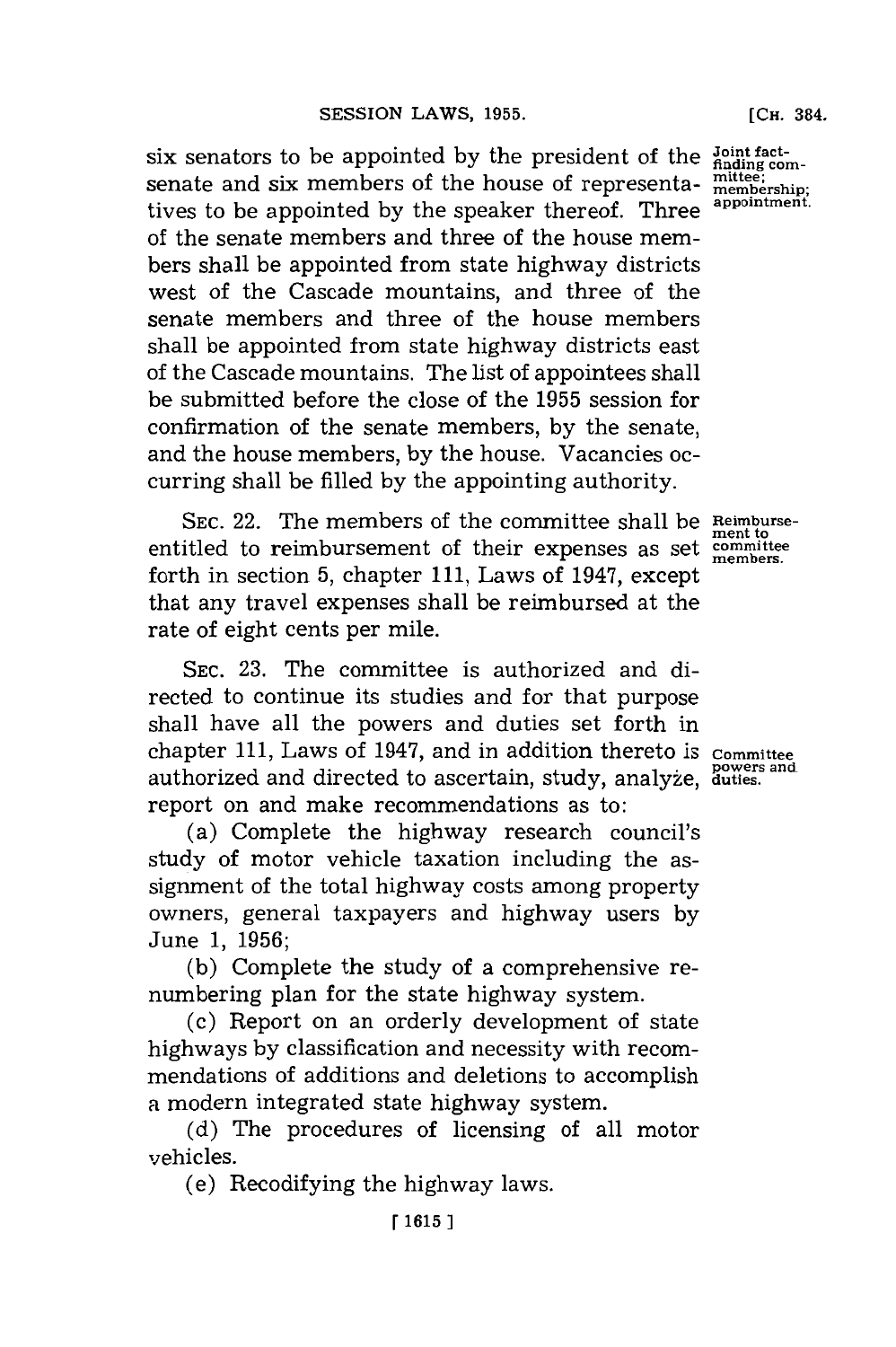**(f) A** re-analysis of the financing of the Washington state patrol and the license department and providing a proper financing method.

**(g)** The highway commission and the joint factfinding committee on highways, streets and bridges shall relog or cause to be relogged the total road mileages upon which the prorated estimated annual costs per trunk mile are based and shall recalculate such costs on the basis of such relogging and shall report their findings and recommendations to the legislature at its next regular session.

(h) The highway commission and the joint factfinding committee on highways, streets and bridges shall study and report their findings to the legislature concerning the following problems as they affect the allocation of "motor vehicle fund" funds to counties:

**(1)** Comparative costs per trunk mile based on federal aid contracts versus those herein advocated.

(2) Average costs per trunk mile.

**(3)** The advisability of using either "trunk mileage" or "county road" mileage exclusively as the criterion instead of both as provided in RCW **46.68-** .120 as amended.

(4) Reassessment of bridge costs based on current information and relogging of bridges.

**(5)** The items in the list of resources used in determining the "need factor."

**(6)** The development of a uniform accounting system for counties with regard to road and bridge construction and maintenance costs.

**(7) A** redefinition of rural and urban vehicles which better reflects the use of said vehicles on county roads.

**in "Western**

**SEC. 24.** In addition to the powers and duties here-In western<br>Interstate tof ore conferred upon it, the committee is further **Highway Pol-** authorized and directed to continue its participations in the activities of the "Western Interstate Committee on Highway Policy Problems" of the eleven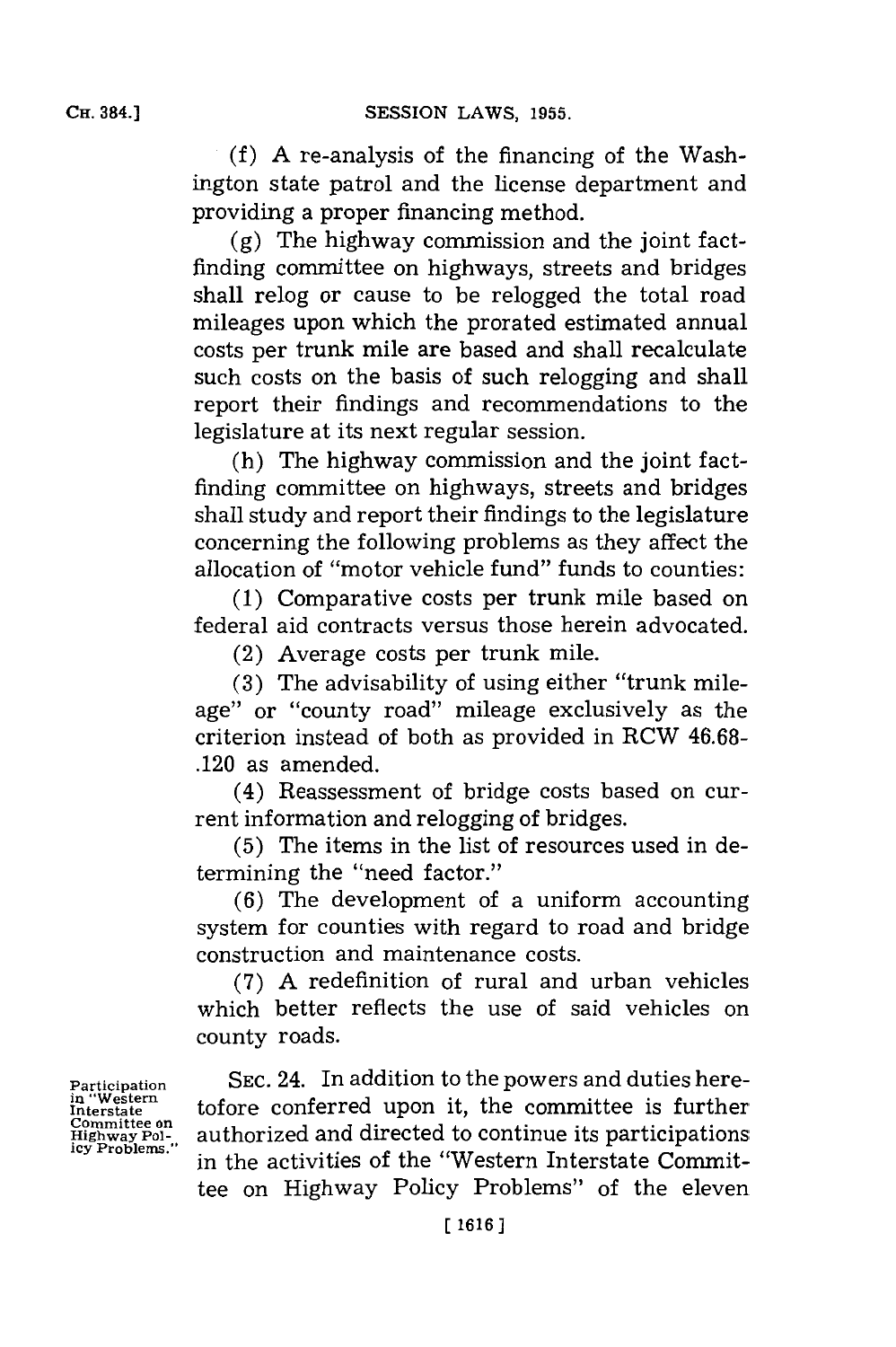western states, of which the members for the state **Membership** of Washington shall be two, one from the senate and **state.** one from the house of representatives, to be appointed **by** majority vote of the joint fact-finding committee on highways, streets and bridges and one member at large to be appointed **by** the state highway commission, in its study of highway problems upon a state and regional basis, and cooperate with and contribute to any study made **by** such committee of highway-user cost allocations in order to bring about equity and uniformity in this state and in the eleven western states in highway-user taxes and fees; participate in or make joint studies with relation to the design and construction of highways and the use and cost thereof; and participate in any interstate reciprocity or pro-ration meetings designated **by** the Washington reciprocity commission.

SEC. 25. The committee is also authorized to avail washington themselves of the services of the Washington state **state council for** council for highway research and to cooperate with **highway research.** said body.

**SEC. 26.** Section **9,** chapter 254, Laws of **1953 Amendment.** (uncodified), is amended to read as follows:

In addition to all other fees prescribed **by** law, there shall be paid for each motor vehicle the fol- **Payment** lowing amounts at the time of the payment of the **registration** the *registration* the *registration* the *registration* the *registration* registration fee as provided **by** law:

For each truck under 12,000 lbs **............ 25** For each truck over 12,000 lbs. and

| For each truck over $20,000$ lbs. $\dots\dots\dots\dots$ |  |
|----------------------------------------------------------|--|
| For each trailer 4,000 lbs. to $12,000$ lbs.  .25        |  |
| For each trailer 12,000 lbs. to 20,000 lbs 50            |  |
| For each trailer, semitrailer or pole                    |  |

| trailer over $20,000$ lbs. 1.00                               |  |
|---------------------------------------------------------------|--|
| For each diesel truck 2.00                                    |  |
| For each auto stage $\dots\dots\dots\dots\dots\dots\dots1.00$ |  |
| For each for hire vehicle over $4,000$ lbs.50                 |  |

**[CH.** 384.